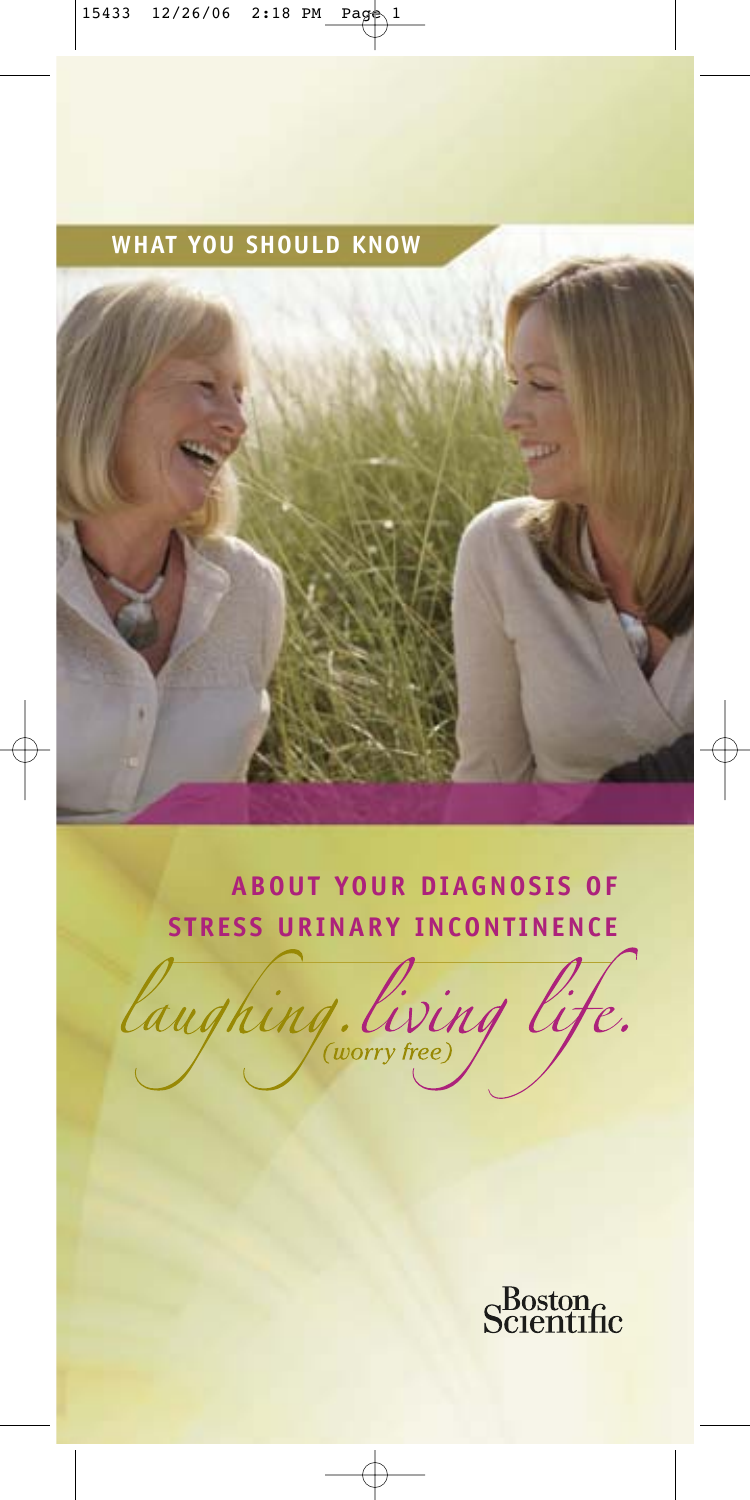### **What is Stress Urinary Incontinence?**

Urinary incontinence is defined as the involuntary leakage of urine. The problem afflicts approximately 13 million adults in the United States, 85% of them being women. There are many conditions that can cause loss of bladder control. Among women, the problem is most commonly associated with a specific condition called Stress Urinary Incontinence or SUI.

Stress urinary incontinence is the involuntary loss of urine during physical activity such as coughing, laughing, or lifting. The muscles that support the urethra (the small tube that carries urine out of the body) and bladder neck (the opening that connects the urethra to the bladder) have weakened, causing the urethra to drop during physical activity, resulting in urine leaking out of the body (see Figure 1 and Figure 2). This type of incontinence can be treated both surgically and nonsurgically. The next few pages will describe a minimally invasive surgical approach called a sling procedure.



FIGURE 1: *Normal functioning anatomy*



FIGURE 2: *A weakening of the muscles supporting the urethra causes the urethra to drop during physical activity, resulting in urine leaking.*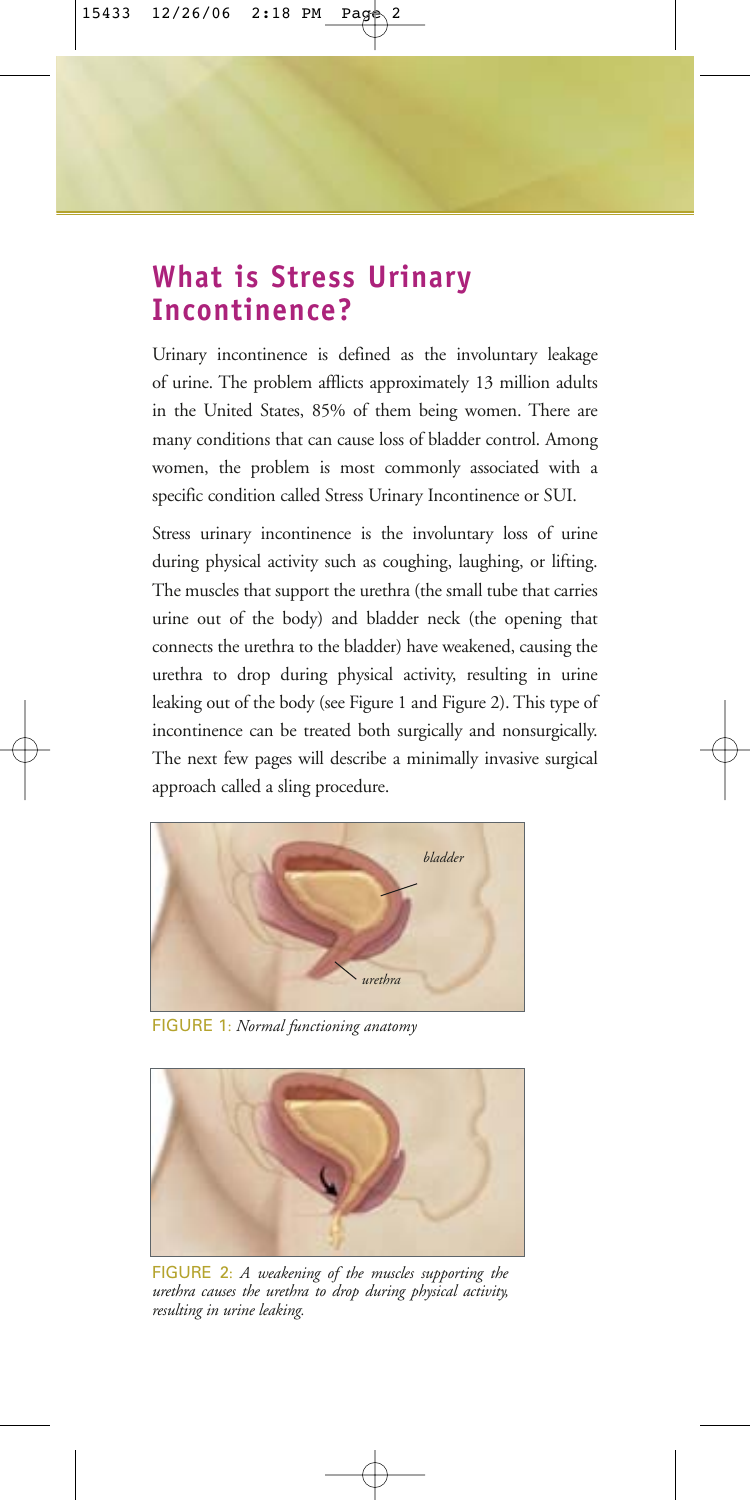laughing. living life.

### **Conditions that cause Stress Urinary Incontinence**

The first condition is called hypermobility, ("hyper" means too much and "mobility" refers to movement) which is a common condition resulting from childbirth, previous pelvic surgery or hormonal changes. Hypermobility occurs when the normal pelvic floor muscles can no longer provide the necessary support to the urethra and bladder neck. As a result, the bladder neck is free to drop when any downward pressure is applied and thus, involuntary leakage occurs.

The second condition is called intrinsic sphincter deficiency, usually called ISD. This medical term refers to the weakening of the urethral sphincter muscles or closing mechanism. As a result of this weakening, the sphincter does not function normally regardless of the position of the bladder neck or urethra.

### **How can a mid-urethral sling system help my incontinence?**

A minimally invasive sling procedure using a mid-urethral sling system is designed to provide a ribbon of support under the urethra to prevent it from dropping during physical activity. The dropping of your urethra out of the correct anatomical position may be what causes your incontinence. Providing support that mimics the normal anatomy should prevent urine from leaking or reduce the amount of leakage.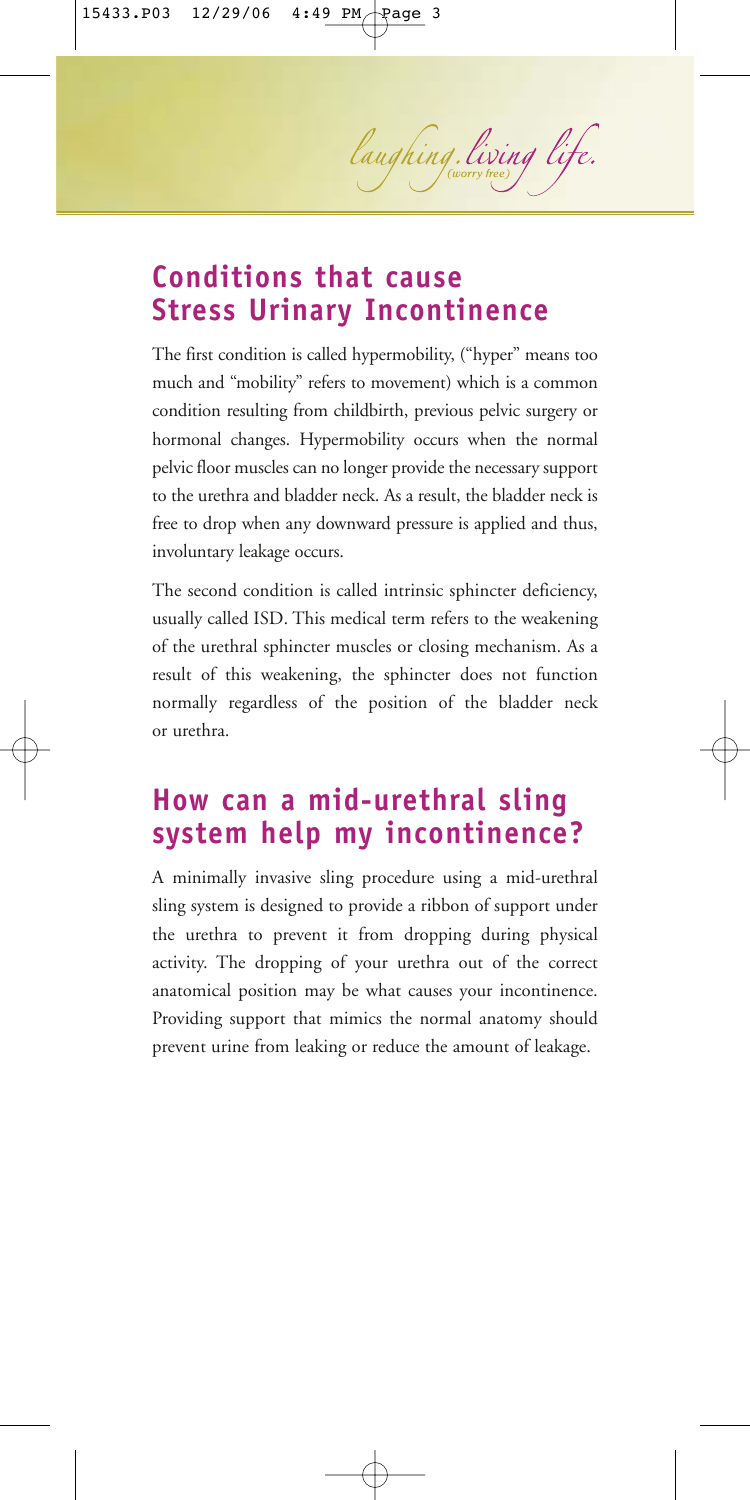### **What can I expect during my sling procedure?**

Your sling procedure with a mid-urethral sling system will take an estimated 30-45 minutes. Your doctor will determine the type of anesthesia you will have during the procedure. Once the anesthesia takes effect, your doctor will begin the procedure.

A small incision will be made in the vaginal area and two small incisions will be made through the skin in the groin area. Next, the synthetic mesh is placed. When it is placed, it will extend from one skin incision, in towards the vagina, around the urethra and back out though the second skin incision. This creates a "hammock" of support around the urethra.

Your doctor will adjust the mesh tension so that the leakage of urine is reduced. When your doctor is satisfied with the position of the mesh, he or she will close and bandage the small incisions in the groin area and the top of the vaginal canal.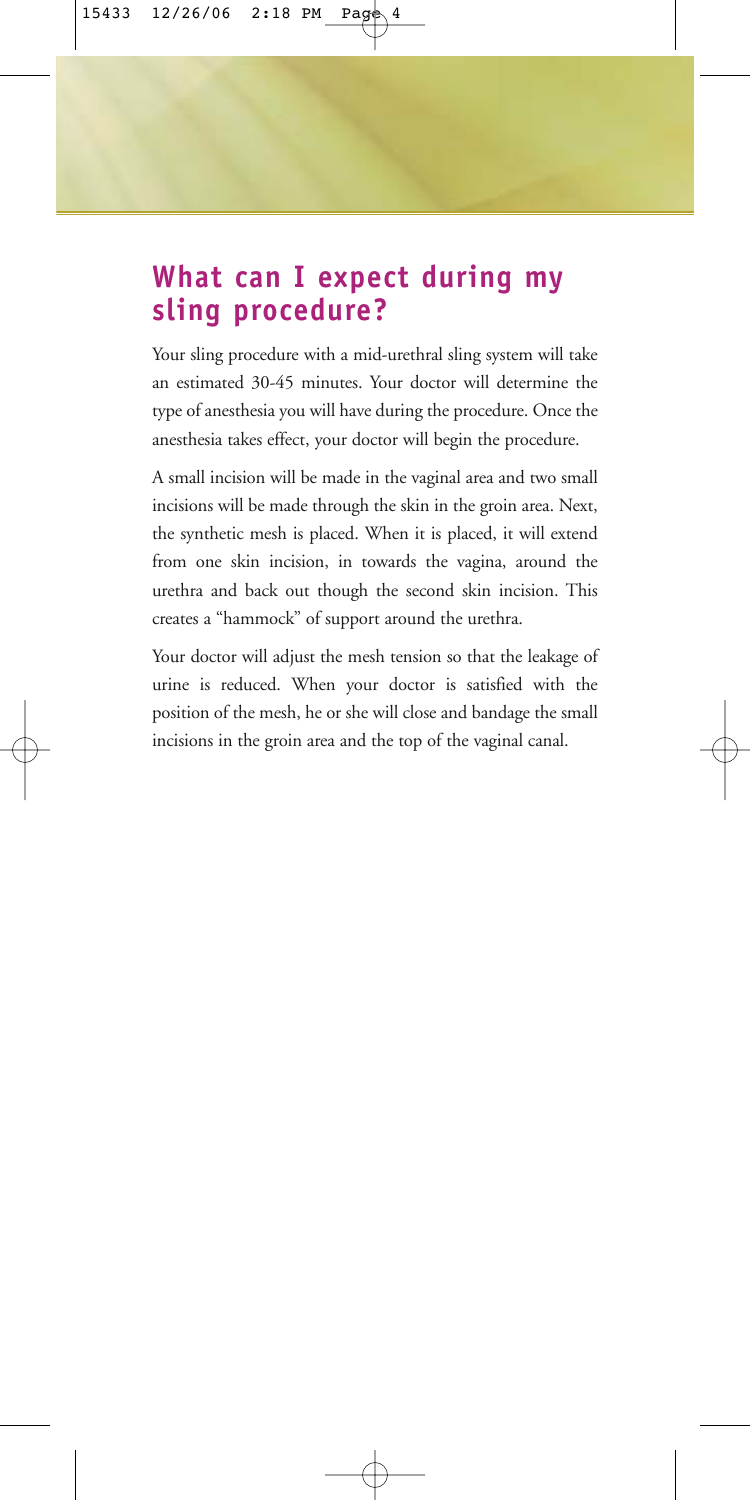# laughing. living life.

### **A minimally invasive approach to treating Stress Urinary Incontinence**

Many surgical options have been developed for the correction of SUI due to hypermobility and/or ISD. Boston Scientific offers many different minimally invasive procedures, the difference being in the placement of the "anchoring" location of the mesh material. Your doctor will recommend which anchoring location is right for you.



#### **SLING PLACEMENT OPTIONS**

*Pre-pubic Sling Placement*



*Transobturator Sling Placement*



*Retropubic Sling Placement*

The sling system is designed to add support to the urethra and stabilize it as well. With the sling system in place, normal urinary function may be restored.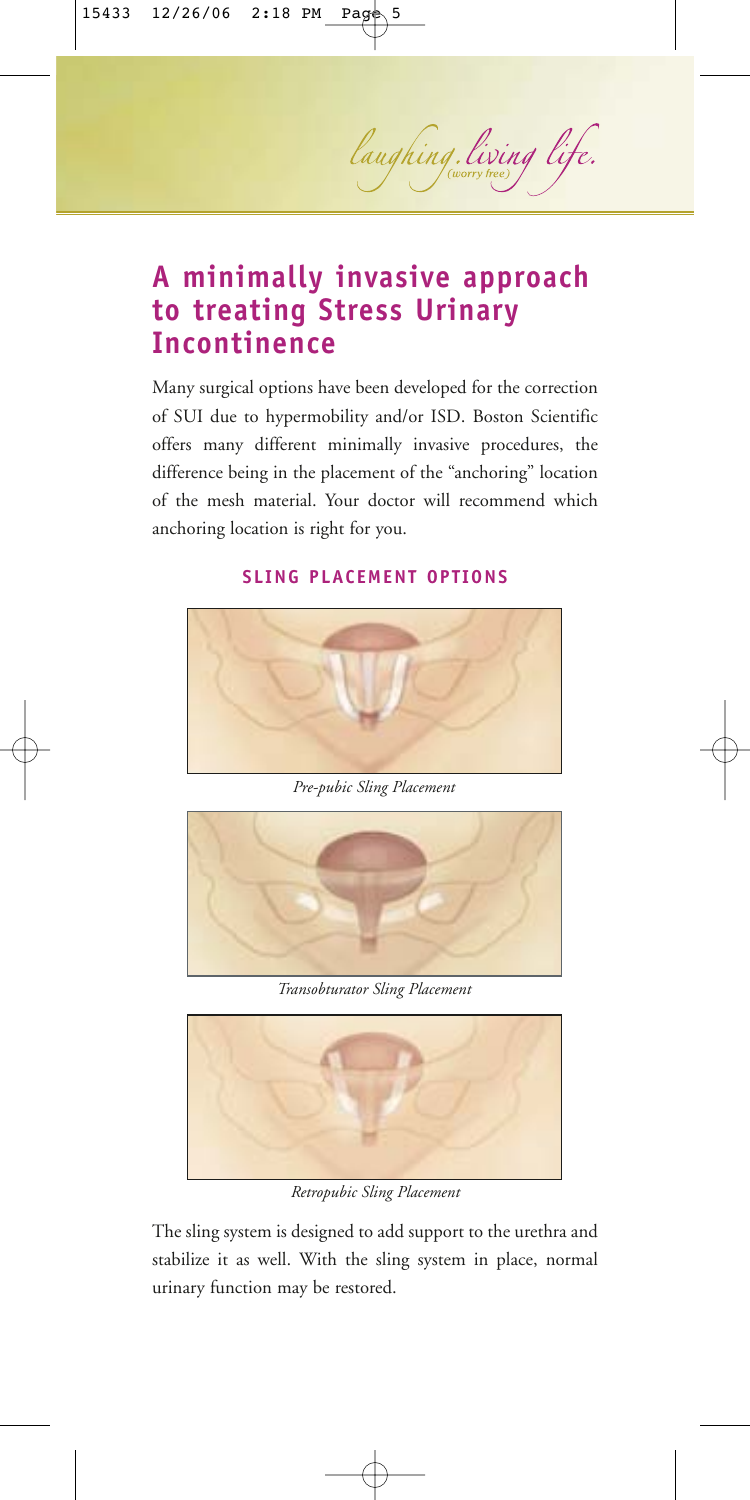### **What to expect after the procedure**

To help with the healing process, a catheter may be placed into your bladder. The catheter will be connected to a drainage bag, which will collect your urine. The catheter will be removed within a short period of time. After the procedure is complete, specialized nurses will monitor you. You will probably be discharged within 24 hours.

Before your discharge from the hospital, your doctor and nurse will provide you information on what to expect and how to care for yourself during your recovery time. Below are a few things included in these instructions:

- ♦ You may be given a prescription for an antibiotic. It is important to take the medication as prescribed.
- ♦ You may be given a prescription for pain medication. If not, your physician or nurse may recommend an over-the-counter drug that should relieve any discomfort you may experience.
- ♦ If you need to go home with a catheter, your physician or nurse will also instruct you on how to take care of it.
- ♦ You will be instructed on how to care for your incision area.
- ♦ Routine physical activity may be restricted for a short time after the procedure. Strenuous activity may be restricted for 6-12 weeks. Your doctor or nurse will provide you with specific guidelines.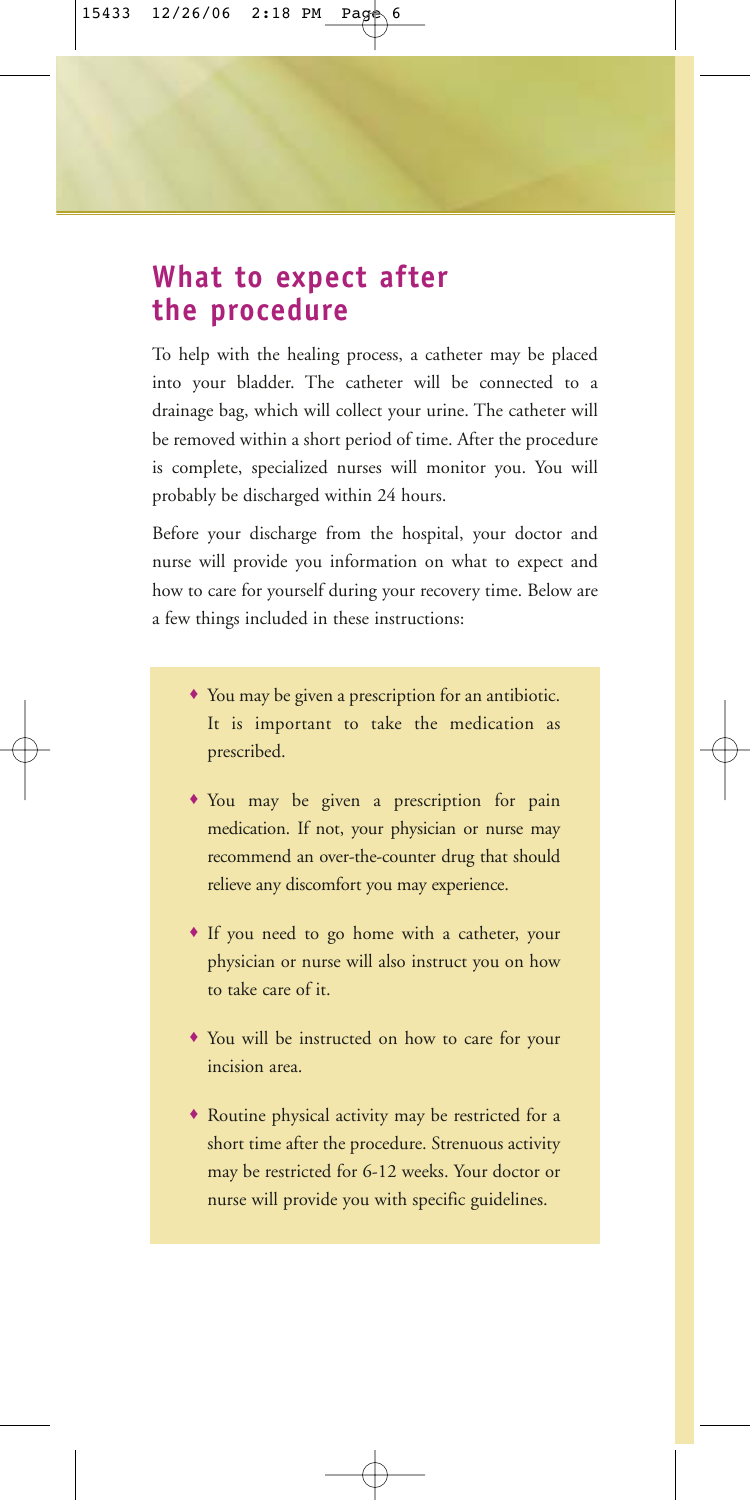| <b>Notes</b> |
|--------------|
|              |
|              |
|              |
|              |
|              |
|              |
|              |
|              |
|              |
|              |
|              |
|              |
|              |
|              |
|              |
|              |
|              |
|              |
|              |
|              |
|              |
|              |
|              |
|              |
|              |
|              |
|              |
|              |
|              |
|              |